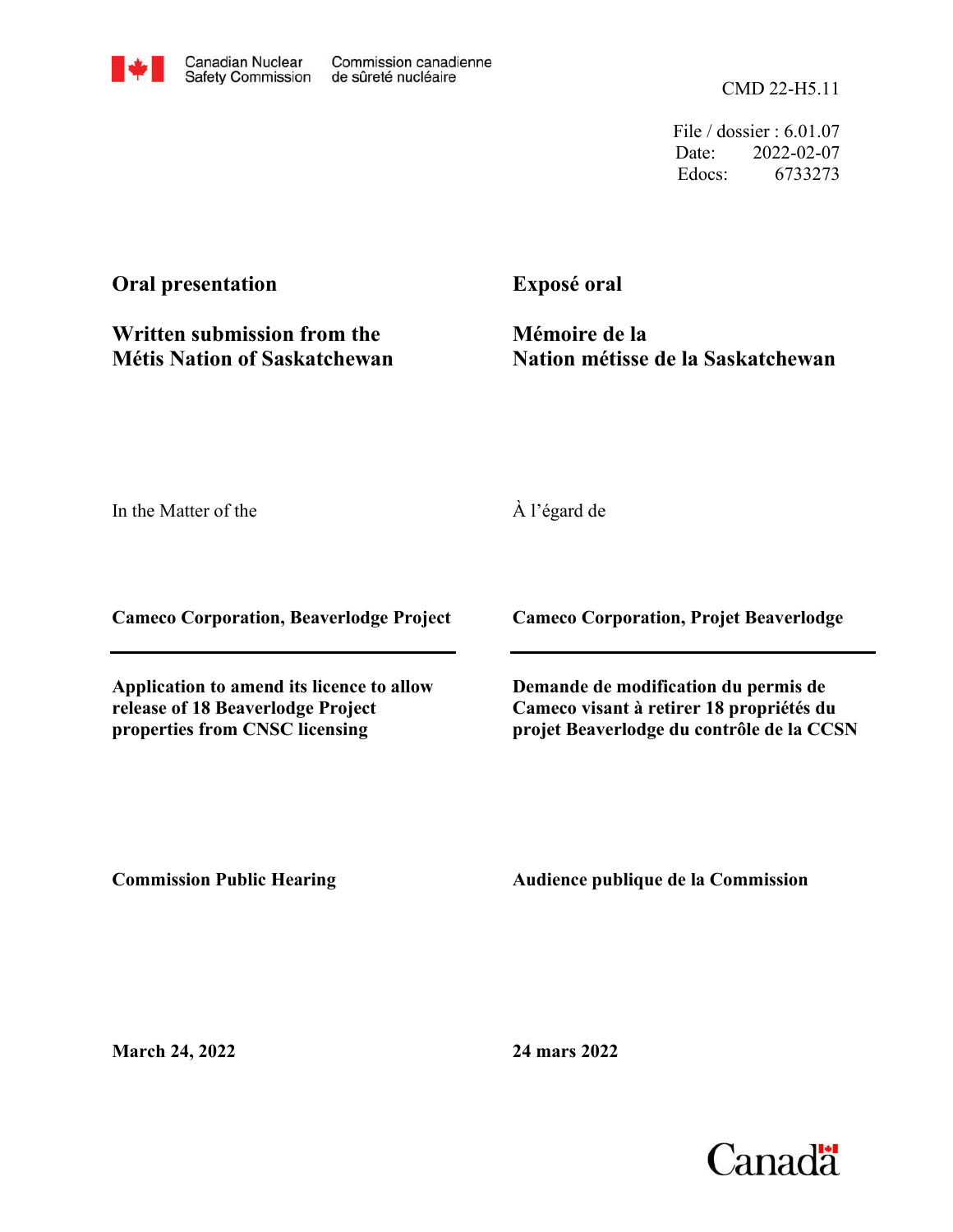

February 7, 2022

Canadian Nuclear Safety Commission 280 Slater Street, P.O. Box 1046, Station B Ottawa, ON K1P 5S9

By email: [cnsc.interventions.ccsn@canada.ca](mailto:cnsc.interventions.ccsn@canada.ca)

To the Canadian Nuclear Safety Commission,

# **Re: Request for release of 18 Beaverlodge properties from requiring licensing under the Nuclear Safety and Control Act: Written Intervention from the Métis Nation of Saskatchewan (CMD: CMD 22-H5)**

This written submission is a response to the request for the release of 18 Beaverlodge properties submitted by Cameco. For clarity, the Métis Nation – Saskatchewan, or "MN-S" has reviewed the documents and information provided by the CNSC. To begin, we would like to acknowledge that the land considered in this request for property release is the traditional and current territory and Homeland of the Métis (the "Homeland"). It is the future interests of the area that shaped the comments in this submission.

Before proceeding, the MN-S wishes to acknowledge that the CNSC provided information and financial support. That support makes it possible for the MN-S to provide this input.

The sections below provide background, principles, and recommendations. Overall, MN-S has concerns about the transfer of properties to institutional control and has provided recommendations to address identified issues. MN-S supports continued rehabilitation work and improved monitoring prior to the transfer of lands to the Institutional Control Program (ICP), as described in *Post Closure Management of Decommissioned Mine/Mill Properties Located on Crown Land in Saskatchewan (Institutional Control Program). <sup>1</sup>* MN-S has made recommendations to support the completion of this phase.

<sup>1</sup> <https://publications.saskatchewan.ca/api/v1/products/84331/formats/119330/download>



Métis Nation–Saskatchewan (MN–S) 310-20th Street East Saskatoon, SK S7K 0A7 306.343.8391 metisnationsk.com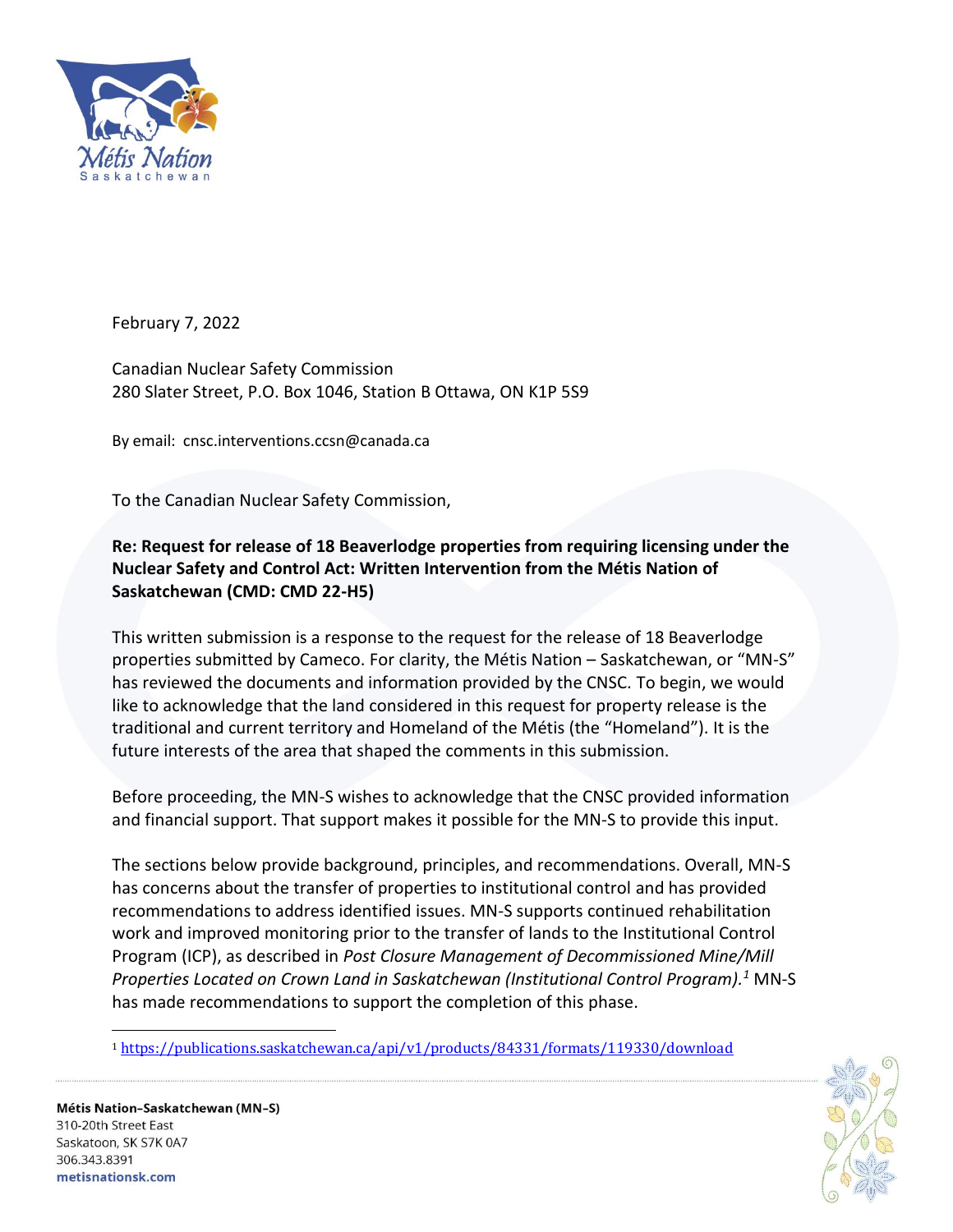# Background

The Métis emerged as a distinct Indigenous people and nation in the historic Canadian Northwest during the 18th and 19th centuries. Saskatchewan is a part of the "historic Métis homeland," which includes the three prairie provinces, Ontario, British Columbia, the Northwest Territories, and the northern United States.

# Review Principles

• **United Nations Declaration on the Rights of Indigenous Peoples (UNDRIP)** The MN-S endorses the importance of UNDRIP especially the importance of understanding free, prior and informed consent (FPIC), and with respect to this review is interested in how the release of properties might affect its Homeland.

# • **Reconciliation**

In 2015, the Truth and Reconciliation Commission of Canada issued its 94 Calls to Action among which were recommendations for reconciliation with the mining industry. Specifically, the MN-S looked at opportunities to promote reconciliation through the recommendations during this license amendment.

# • **Métis as s.35 Rights Holders**

Métis people are recognized as protected "Aboriginal peoples" under s.35 *Constitution Act*, 1982, and assert Aboriginal rights protected thereunder, including inter alia rights to harvest and gather animals, plants, and materials for personal, social, ceremonial and trade purposes, rights to self-government, and rights to land (i.e., Aboriginal title). The review includes consideration of Métis rights and title.

# • **Consultation and Engagement**

The MN-S values consultation and engagement in activities that will have a long-term effect on their interests. This review took into account where MN-S can remain involved and/or needs to be involved going forward such as opportunities for MN-S to support improvement in the inclusion of Métis Knowledge and in supporting the dissemination of information to the Métis community.

# • **Specified conditions for acceptance to the institutional control program**

The specific requirements of interest to the MN-S are monitoring and maintenance plans once the lands have been transferred and whether MN-S interests can be satisfied.



2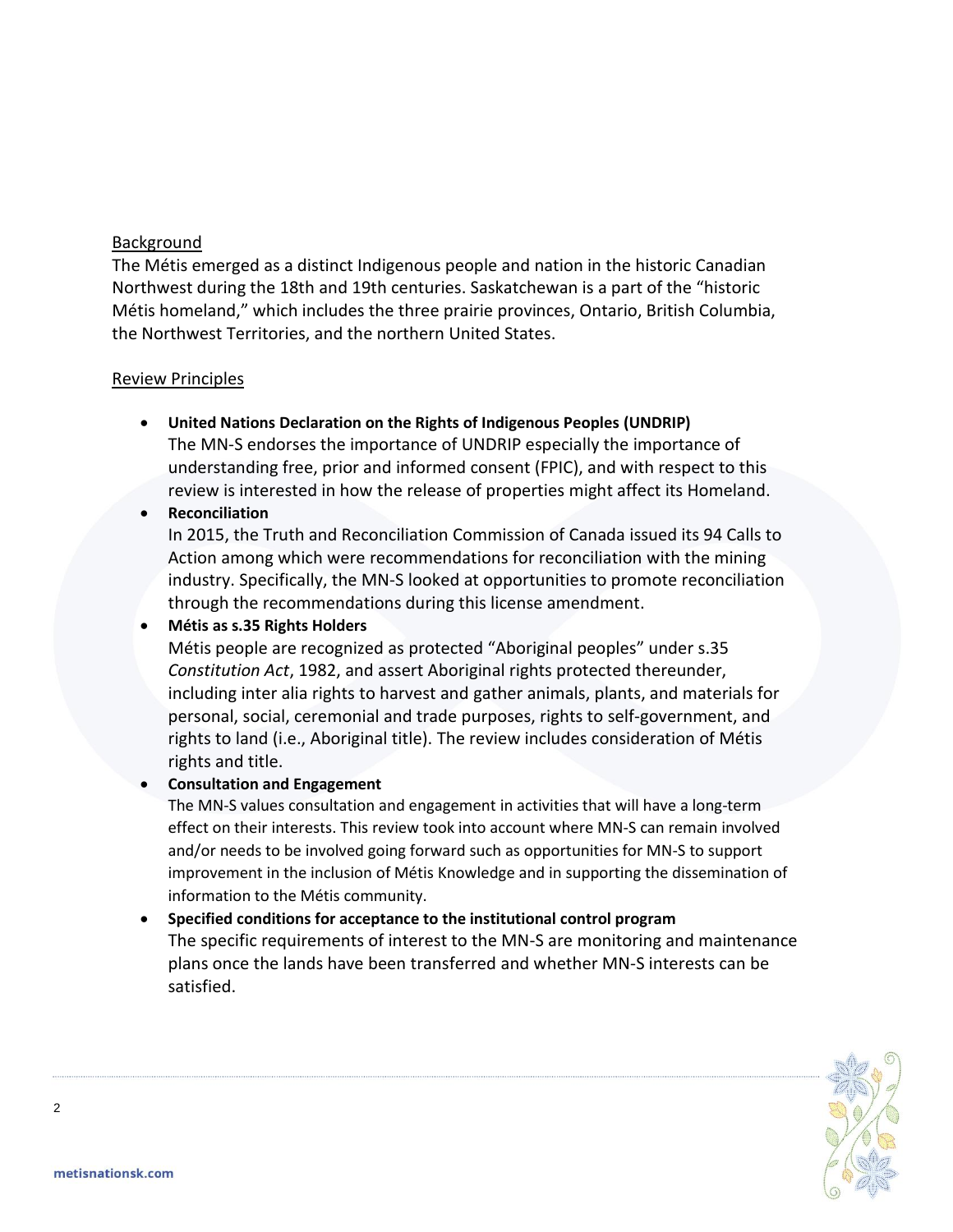# Recommendation Summary

The evaluations covered in the attached report focus on three topics: engineering safety and security, landscape-level assessment, and engagement. Based on these evaluations, recommendations have been made for mitigation and monitoring as well as engagement.

The following is a summary of the recommendations from the report's technical reviews. They are all forward-looking towards protecting Métis rights and title and maintaining an ongoing relationship with the MN-S.

# *Monitoring and Mitigation*

- 1. Include MN-S in the implementation of long-term monitoring of areas of potential crown pillar instability where a "reasonable worst-case scenario" of crown pillar collapse coupled with a worst-case scenario of limited crown pillar thickness would result in surface subsidence and potential fall hazard. This would presumably apply to all areas where the crown pillar thickness is poorly understood or known to be less than about 20 m thick. It is recognized that many of these crown pillars are in areas that are remote and potentially challenging to access; however, they may be good candidates for remote monitoring, such as air photos, LiDAR, and satellite imagery coupled with automated digital analysis to monitor.
- 2. Provide better communications regarding risks any time there has been a commitment in Cameco's submission to monitor for human activity in areas that have employed riskbased assumptions (such as areas of elevated gamma radiation). This can include signage and meetings with MN-S, Métis, and potential users in the spirit of informed consent.
- 3. Include MN-S in the monitoring of all hazards with residual risks and a reasonable worstcase scenario that would pose a risk to human health and safety. Monitoring should be in perpetuity and additional consideration should be given to effectively relating risks to potential end-users and providing appropriate signage on site.
- 4. Develop remote monitoring means given accessibility issues and the expense of supporting "boots on the ground". For example, surface disturbance could be detected by a combination of LiDAR, air photo, and satellite imagery. Additionally, health of vegetation (and indications of stress) could be monitored using multi-spectral satellite imagery. Include MN-S in remote monitoring.
- 5. Provide a framework for an adaptive monitoring plan and contingency how this will be implemented post-COVID restrictions re. "benefits and importance of meaningful and physical interaction with the lands".



3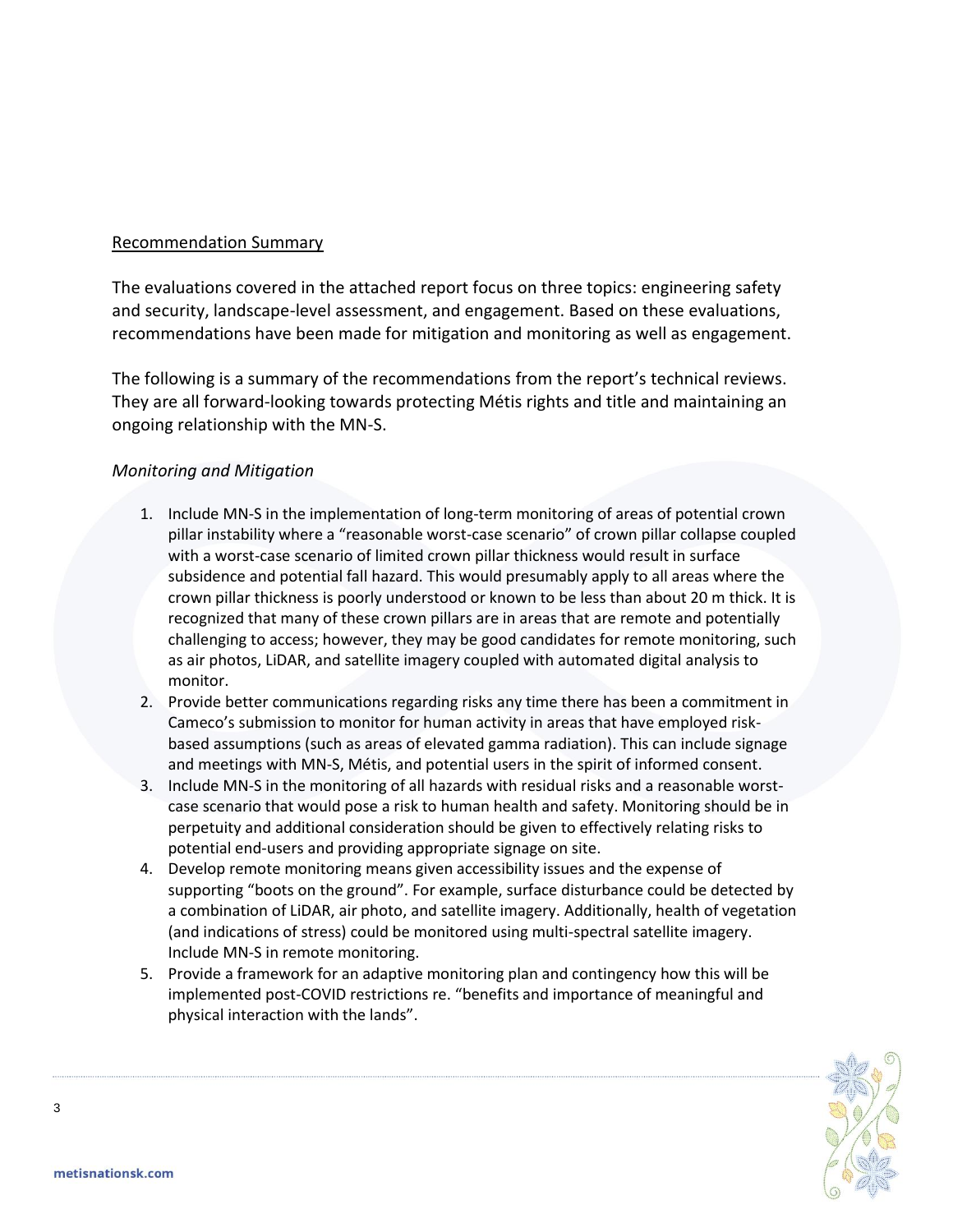- *6.* Provide MN-S with control of the Métis Land Use (MLU) assessment to include mapping, description of sensitivities, opportunities, and expected outcomes. This would maintain confidentiality over aspects that community members may be unwilling to share publicly but retain the ability to flag possible conflicts and create a dialogue for resolution.
- 7. Include Métis monitors in monitoring work.

# *Engagement*

- 1. Revise policy, in collaboration with MN-S, to support informed consent and identifying gamma radiation "hot spots". These have been "risked away" based on land use assumption. No obvious consideration of possible bioaccumulation of CoCs in plants and specifically traditional medicinal species. CNSC also indicated "no signage" to flag hot spots. This approach is inconsistent with informed consent.
- 2. Develop a communication strategy to ensure that a formal commitment or mechanism for engagement re: updates, maintenance and monitoring and reporting back to MN-S occurs. Mapping should be developed specific to MLU to include existing vegetation, the areas of risk and especially hotspots being monitored and their relationship to one another and land uses.
- 3. Provide MN-S with technical information for evaluation and dissemination to Métis communities as soon as information can be made available.
- 4. Provide MN-S with funding to support evaluation work and dissemination. Engage early on funding requirements.
- 5. Engage MN-S in discussions to support the inclusion of Métis Knowledge within the evaluation of future properties.



4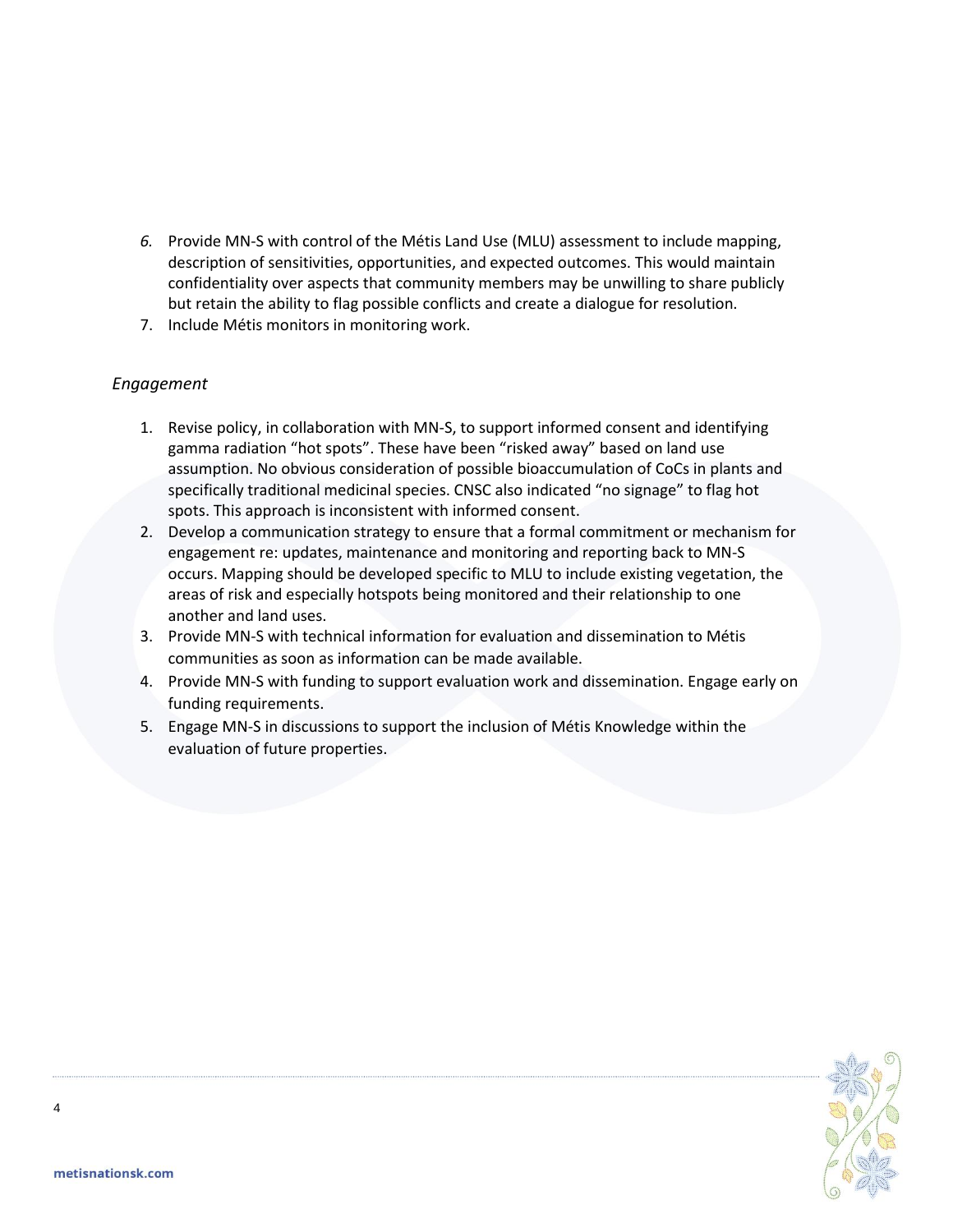In closing, the MN-S has identified concerns with Cameco's proposal to transfer properties to institutional control. Recommendations align with engaging MN-S in continued rehabilitation and monitoring prior to approving the release of the properties to the ICP. MN-S is looking into the future to ensure lands are adequately safe and secure and suitable for Métis use. Engagement with MN-S can provide the information required for this future.

Sincerely,

Mark Calette Senior Director Lands and Consultation Métis Nation - Saskatchewan

*Attach. RE: Beaverlodge Licence Amendment Application:Written Intervention from the Métis Nation of Saskatchewan (CMD: CMD 22-H5) - Beaverlodge Licence Amendment Application: Written Intervention from the Métis Nation of Saskatchewan (CMD: CMD 22- H5)*

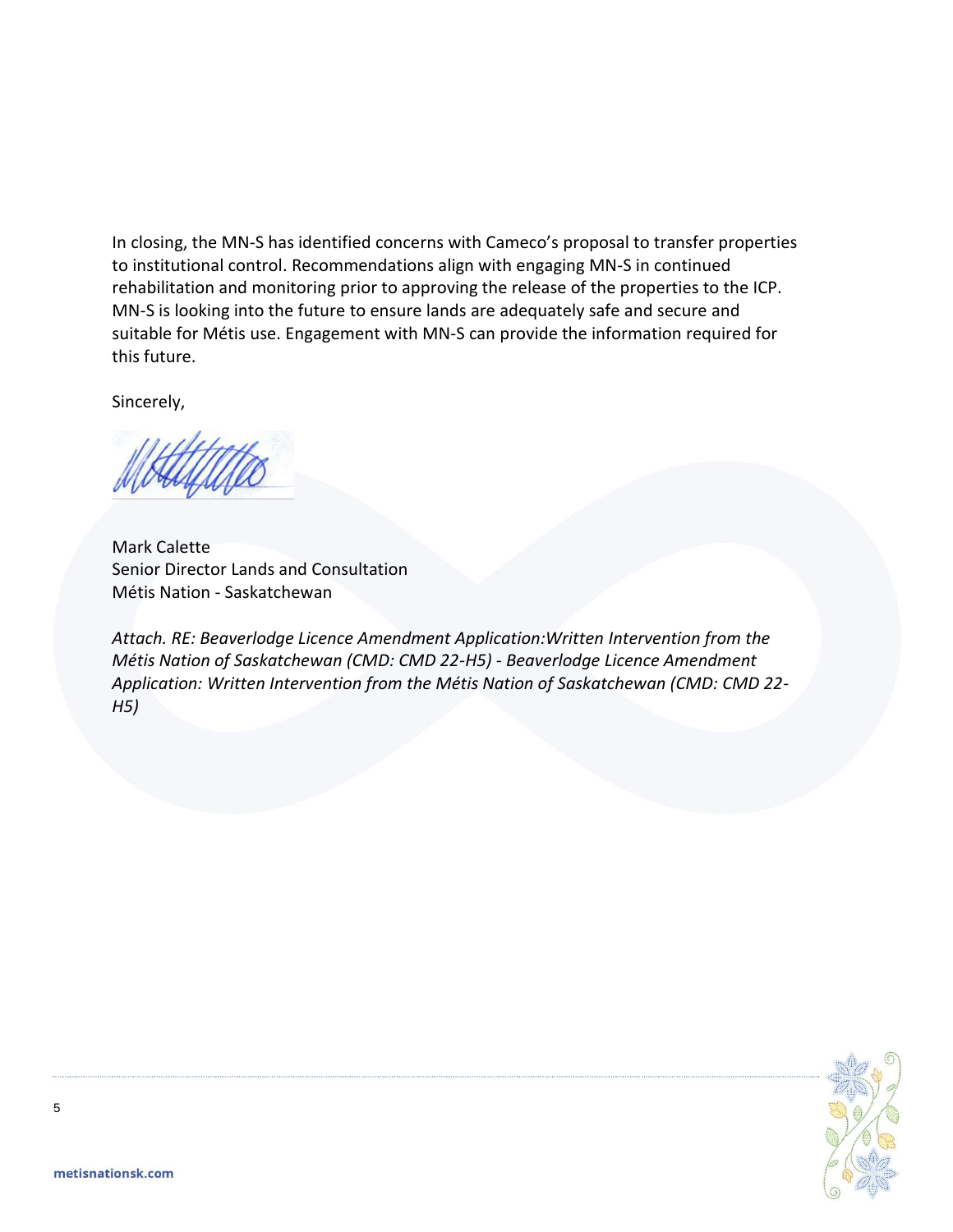

**GUIDANCE WITH INTEGRITY.** [info@twoworldsconsulting.com](mailto:info@twoworldsconsulting.com)  $\binom{778}{400-3499}$ [www.twoworldsconsulting.com](http://www.twoworldsconsulting.com/)

February 7, 2022

# **RE: Beaverlodge Licence Amendment Application: Written Intervention from the Métis Nation of Saskatchewan (CMD: CMD 22-H5)**

The enclosed report is part of the Métis Nation of Saskatchewan's (MN-S) written intervention to the Canadian Nuclear Safety Commission (CNSC) for Cameco's Beaverlodge licence amendment application.

Based on the evidence gathered from technical reviews, important recommendations have been made.

If there are questions about this content, please feel free to contact the Project Manager, Hillary Ashley, at (778) 400-3679 or via e-mail at hashley@twoworldsconsulting.com.

Sincerely,

Two Worlds Consulting Ltd.

<u> U</u>lf Dr

Heidi Klein, MES, BSc Human and Community Well-being Lead

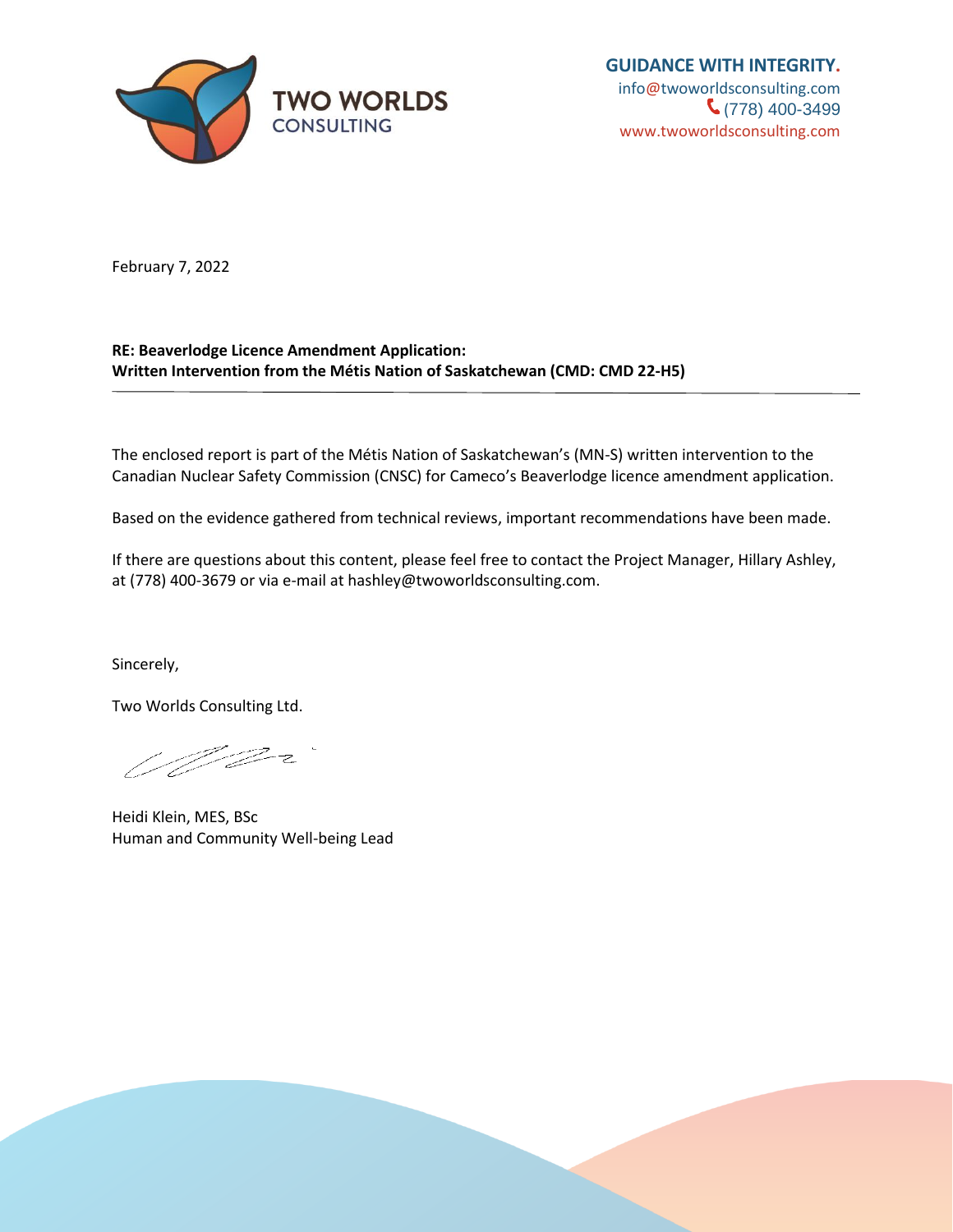# **Beaverlodge Licence Amendment Application: Written Intervention from the Métis Nation of Saskatchewan (CMD: CMD 22-H5)**

TWC has undertaken a review of the Beaverlodge Licence Amendment Application. It is understood that Cameco is seeking an amendment to their Beaverlodge licence. The amendment would release 18 Beaverlodge properties from the Beaverlodge waste facility operating licence. The release of properties will support transferring the properties to Provincial stewardship under Saskatchewan's Institutional Control Program (ICP).

Beaverlodge is a historic project. The operations closed in 1982. Decommissioning was completed in 1985. Cameco has been conducting monitoring and work to support the transfer of sites to the ICP. This review aims to ensure the properties are safe, secure, and suitable for use by Métis located in the Northern Region 1 ("NR1").

It is understood that Métis members and communities will be living with the legacy of these properties. To evaluate the application's legacy, this technical report is organized into three topic areas: engineering safety and security, landscape-level assessment, and engagement. TWC based its review and recommendations on the following MN-S principles and conditions.

# • **United Nations Declaration on the Rights of Indigenous Peoples (UNDRIP)**

The MN-S endorses the importance of UNDRIP especially the importance of understanding free, prior and informed consent (FPIC), and with respect to this review is interested in how the release of properties might affect its Homeland.

# • **Reconciliation**

In 2015, the Truth and Reconciliation Commission of Canada issued its 94 Calls to Action among which were recommendations for reconciliation with the mining industry. Specifically, the MN-S looked at opportunities to promote reconciliation through the recommendations during this license amendment.

# • **Métis as s.35 Rights Holders**

Métis people are recognized as protected "Aboriginal peoples" under s.35 *Constitution Act*, 1982, and assert Aboriginal rights protected thereunder, including inter alia rights to harvest and gather animals, plants, and materials for personal, social, ceremonial, and trade purposes, rights to self-government, and rights to land (i.e., Aboriginal title). The review includes consideration of Métis rights and title.

# • **Consultation and Engagement**

The MN-S values consultation and engagement in activities that will have a long-term effect on their interests. This review took into account where MN-S can remain involved and/or needs to be involved going forward such as opportunities for MN-S to support improvement in the inclusion of Métis Knowledge and in supporting the dissemination of information to the Métis community.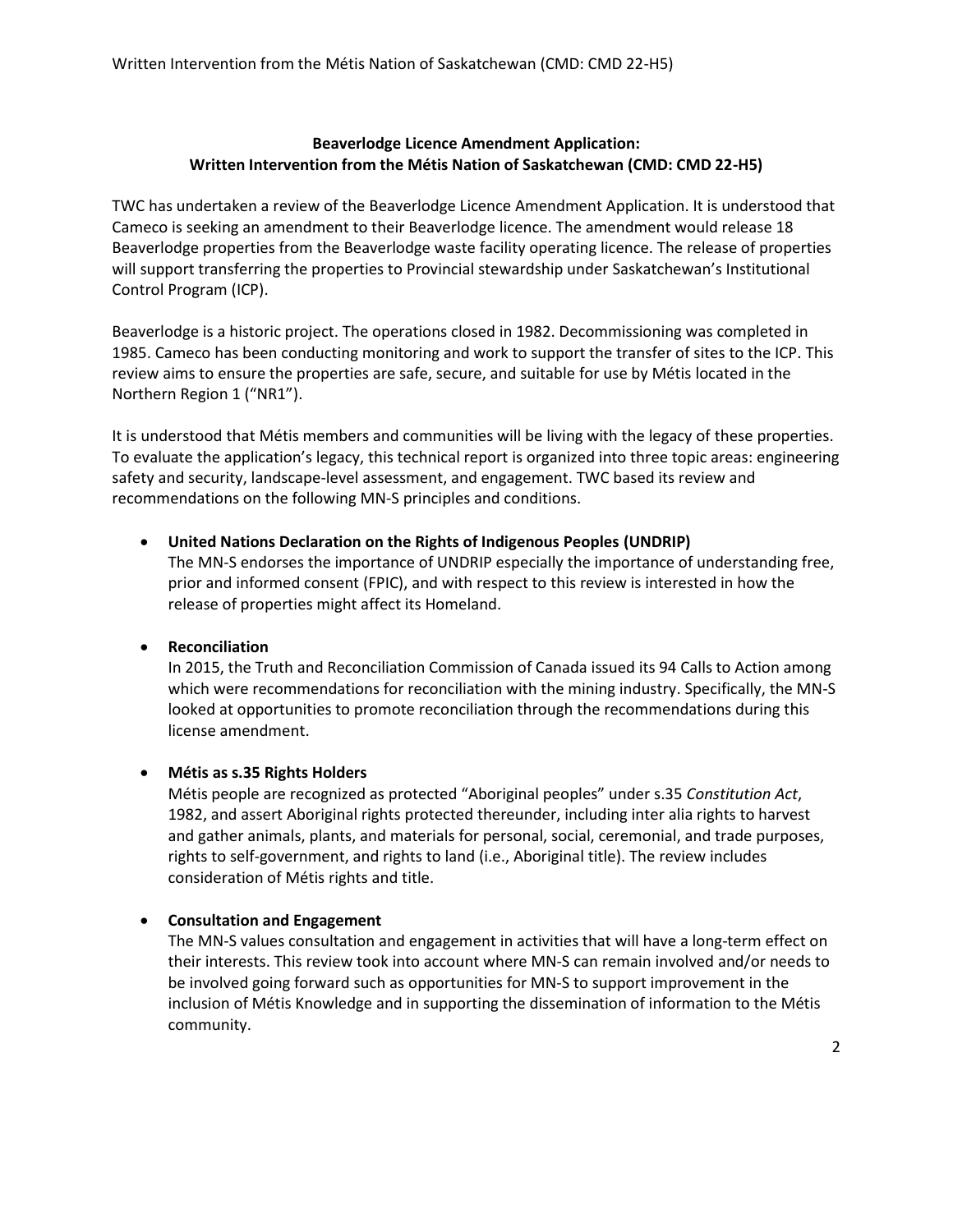# • **Specified Conditions for Acceptance to the Institutional Control Program**

The specific requirements of interest to the MN-S are monitoring and maintenance plans once the lands have been transferred and whether MN-S interests can be satisfied.

# **Documents Reviewed**

Documents from the current licencing request were considered. In addition, the review considered reference documents for a previously approved release request of 20 properties. Documents were also identified for gaps in the landscape review but were unavailable. The documents considered in the preparation of this review and those that were unavailable are listed below.

#### Current Licencing Amendment Request

#### *Hearing documents:*

- 1. The December  $3^{rd}$ , 2021 Commission Hearing Document Request for release of 18 Beaverlodge properties from requiring licensing under the Nuclear Safety and Control Act
	- o current licence WFOL-W5-2120.1/2023
	- o proposed licence amendment
	- o proposed draft licence WFOL-W5-2120.2/2023
	- o proposed draft licence conditions handbook
- 2. The December 8<sup>th</sup>, 2021 Commission Hearing Document Written submission from Cameco Corporation

#### *Closure document:*

- 3. Final Closure Report, Beaverlodge Properties ACE 1, ACE 3, ACE 7, ACE 8, ACE 9, ACE 14, ACE MC, EXC ACE 15, EXC URA 7, GC 2, NW 3 Ext, NW 3, URA FR, EMAR 1, EXC 1, HAB 1, and HAB 2. Kingsmere Resource Services Inc., January 2021 (e-Doc 6468525, response to review comments provided in **e-Doc 6542932**).
- 4. CMD 14-M60. Commission Request for Information, Cameco Corporation, The Decommissioned Beaverlodge Mine and Mill Site, Public Meeting October 1, 2014, Submitted by CNSC staff (e-Doc 4438227).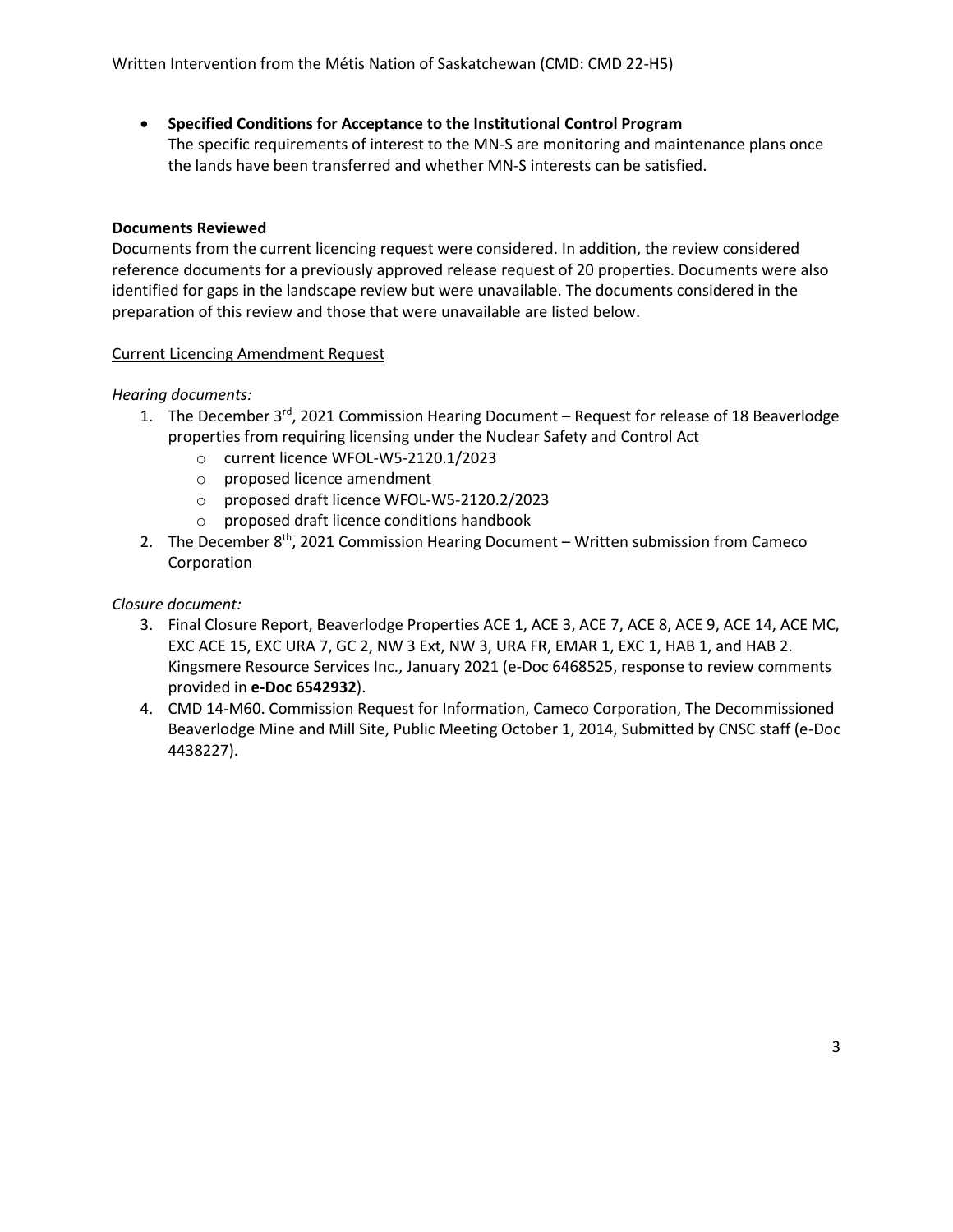### Previous Request for Release of 20 Properties

#### *Hearing documents:*

- 5. The July 24<sup>th</sup>, 2019 Commission Hearing Document Request for Release of 20 Beaverlodge Properties from Requiring Licensing under the Nuclear Safety and Control Act
	- o current licence WFOL-W5-2120.0/2023;
	- o proposed amended licence WFOL-W5-2120.1/2023; and
	- o draft Licence Conditions Handbook.
- 6. The December 19th 2019, Commission Record of Decision Document Request for Release of 20 Beaverlodge Properties from Requiring Licensing under the Nuclear Safety and Control Act

# *Closure document see comment for description from hearing licence:*

- 7. Final Closure Report, Beaverlodge Properties HAB 3, HAB 6, EXC 2 RA6, RA 9, EAGLE 1, BOLGER 2, ATO 26, EXC ATO 26, URA MC, EXC ACE 1, ACE 10, ACE 2 & EXC ACE 3, Kingsmere Resource Services Inc., March 2016 **(e-Doc 4977527).**
- 8. Final Closure Report Addendum 1, Beaverlodge Properties HAB 3, HAB 6, EXC 2 RA6, RA 9, EAGLE 1, BOLGER 2, ATO 26, EXC ATO 26, URA MC, EXC ACE 1, ACE 10, ACE 2 & EXC ACE 3, Cameco Corporation, August 2016 **(e-Doc 5058744).**
- 9. Final Closure Report Addendum 2, Beaverlodge Properties HAB 3, HAB 6, EXC 2 RA6, RA 9, EAGLE 1, BOLGER 2, ATO 26, EXC ATO 26, URA MC, EXC ACE 1, ACE 10, ACE 2 & EXC ACE 3, Cameco Corporation, November 2016 **(e-Doc 5119033).**
- 10. Final Closure Report, Beaverlodge Properties URA 3, URA 5, EXC URA 5, ACE 5, JO-NES, and HAB 2A, Kingsmere Resource Services Inc., March 2018 **(e-Doc 5501321).**

# Materials not Available for Landscape Review

- Chapter 2 of *Decommissioning of the Beaverlodge Mine/Mill Operations and Reclamation of the Site, Report No. 2 Operating History and Environmental Conditions* (Eldorado 1983)
- Country Food Study initiated in May 2010, CanNorth and SENES 2012
- *Cameco 2012 Beaverlodge Mine Site path forward report. Prepared for Canadian Nuclear Safety Commission and Saskatchewan Ministry of Environment. Re remedial options and input wrt TLU*
- *242014 Uranium City Consultation on Land Use, prepared for Cameco Corporation and Saskatchewan Research Council, prepared by SENES Consultants and Kingsmere Resources Service, January 2015.*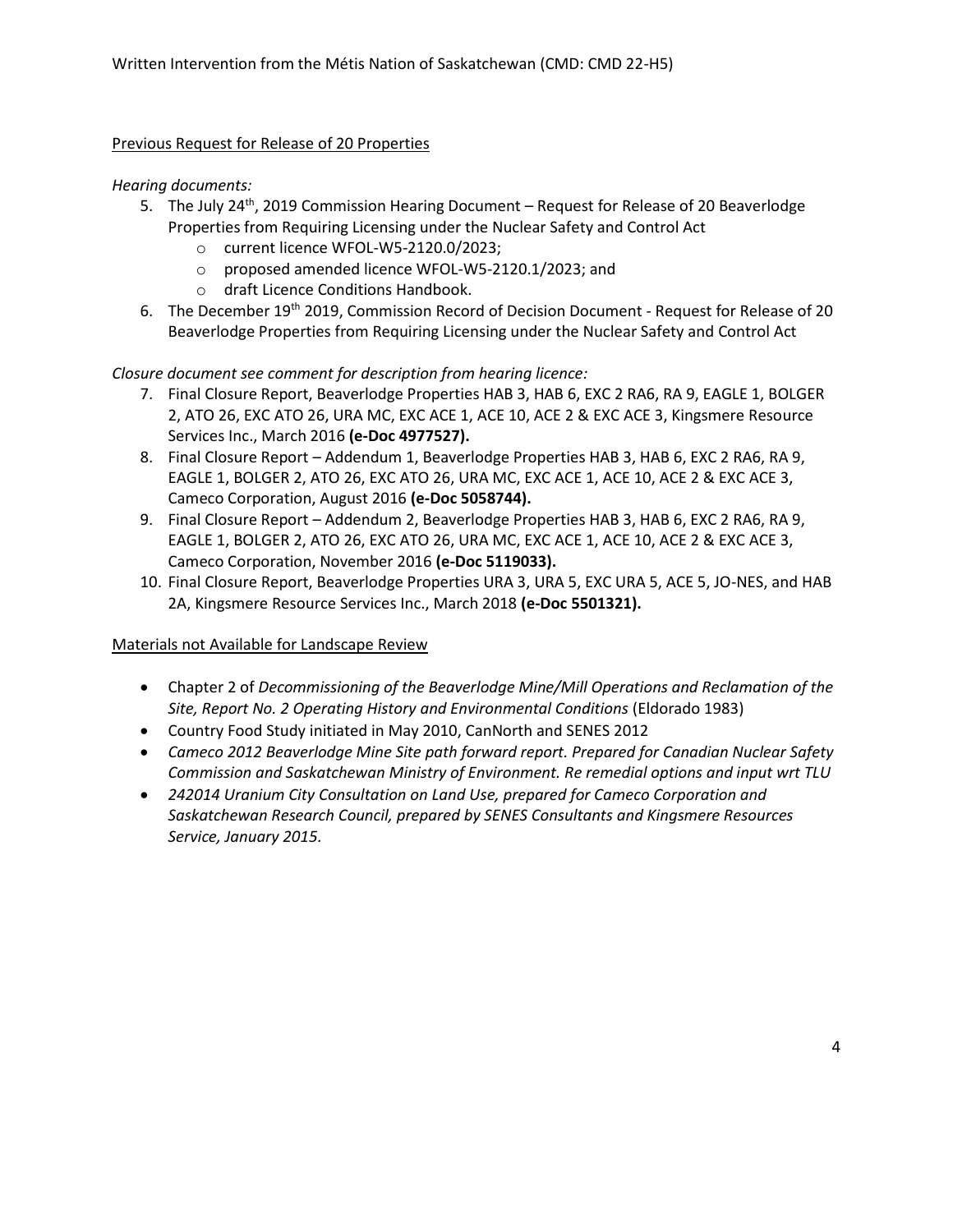# **1. Engineering Review**

The engineering technical review found that there are residual risks and a lack of supporting communication related to the residual risks. The recommendations focus on the role MN-S can provide in supporting improvements in relation to additional rehabilitation and monitoring in select areas.

# Technical Review

The reclamation work appears to have been completed to a high standard, consistent with good practice. Water quality monitoring suggests that observed water quality trends are stable/improving and consistent with modelled predictions.

The process has provided a high level of confidence in the reclamation elements for which agreed-upon performance indicators could be confirmed, verified, and/or certified by engineers. Remediated hazards that fall into this category include plugged boreholes; shafts that have been capped with approved/certified engineered covers; backfilled mine adits; removal of waste/garbage and past mining infrastructure, capping and revegetation of tailings and waste rock; and confirmation of suitably low residual gamma radiation through gamma surveys.

In general, the appropriateness of the approved reclamation process is uncontroversial where remediation success can be documented and quantified.

There appears; however, to be a slight disconnect with respect to the long-term management of hazards that retain residual hazards and/or areas that required additional risk assessment to justify why failure to meet performance indicators did not pose an undue risk to potential users of the remediated properties.

# *Residual Risks*

These residual risks associated with physical hazards can be conceptualized as falling into three broad categories:

- 1) Reclaimed areas that did not unequivocally meet agreed-upon reclamation standards (such as gamma radiation localized "hot spots") and where risk assessment methods are subsequently employed to demonstrate that local areas of exceedance do not pose a risk to human health and safety for the modelled usage scenarios.
	- Supplemental risk assessment assumed that users would have limited exposure (i.e., less than 50 hours of exposure per year) and were used to justify the suitability of existing reclamation condition (i.e., justify no requirement for additional reclamation or monitoring).
- 2) Areas where approved remediation protocols (such as capping of tailings and waste rock) were not implemented because the areas are inaccessible or impractical to access. In these cases, it was argued the modest improvement in risk reduction did not justify the additional remediation effort required to implement the remediation strategy because this area will continue to be inaccessible in the future.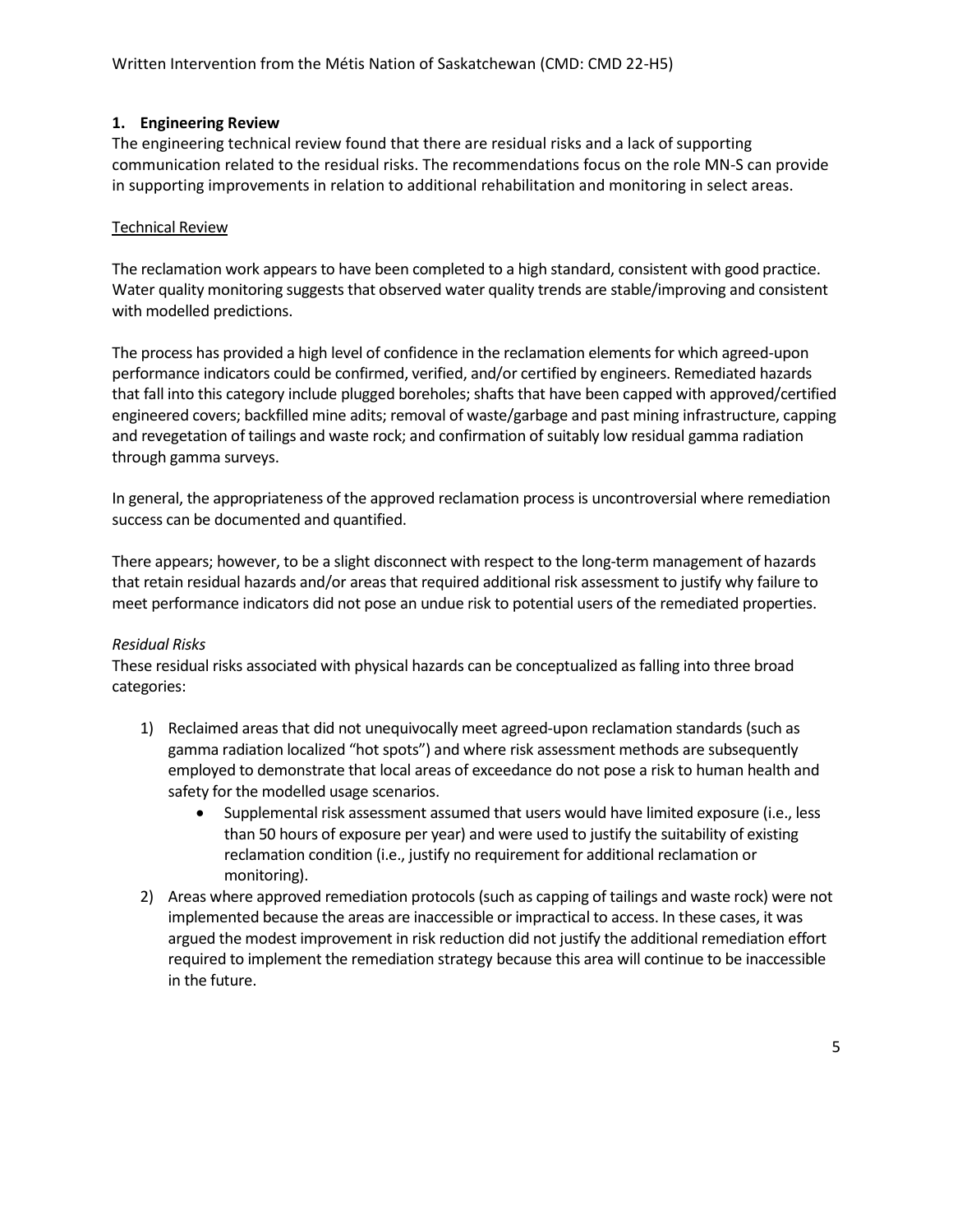- 3) Areas overlying underground workings where potential crown pillar instability pose residual longterm risk of surface subsidence but where the risk is considered sufficiently low that no additional remediation or monitoring is recommended.
	- Most of the crown pillar assessment work appears to have been completed as a desk-top review with additional visual inspection to confirm no obvious surficial expression. In many instances, the crown pillar thickness is estimated based on incomplete mining records with no additional drilling investigations to support stability assessment.
	- The 2013 crown pillar collapse and surface subsidence over the Ace MC Stope area provides a clear reminder that crown pillars are at risk of failure and the risk only increases as more time passes.

# *Residual Risk Communication*

The 2019 Record of decision (DEC 19-H6), submitted on December 19, 2019, acknowledged that some properties were deemed safe for casual access. It provides insight regarding a desire to **not** flag areas of residual risk. In part arguing that it could cause fear and dissuade locals from using the lands or harvesting country foods – which would be a net harm relative to any risks posed by the residual risks. Specifically:

- Paragraph 118 indicates the Province's preference that no signage be included, and
- Paragraph 119 indicates that their assessment concluded that the properties were safe for casual access, traditional activities, and recreational uses but were **not** suitable for residential, commercial, or industrial development. Administrative controls would be put in place but not communicated to local users or MN-S.

There appears to be no commitment to communicate increased residual risks (and arguably elevated risk) to end-users. Future users would not even have the benefit of signage to indicate areas that may be less suitable for traditional land usage and recreation.

# Recommendations:

Based on the information provided in the technical review of the Beaverlodge application, the following recommendations are made below.

- 1. Include MN-S in the implementation of long-term monitoring of areas of potential crown pillar instability where a "reasonable worst-case scenario" of crown pillar collapse coupled with a worst-case scenario of limited crown pillar thickness would result in surface subsidence and potential fall hazard. This would presumably apply to all areas where the crown pillar thickness is poorly understood or known to be less than about 20 m thick. It is recognized that many of these crown pillars are in areas that are remote and potentially challenging to access; however, they may be good candidates for remote monitoring, such as air photos, LiDAR, and satellite imagery coupled with automated digital analysis to monitor.
- 2. Any time there has been a commitment in Cameco's submission to monitor for human activity in areas that have employed risk-based assumptions (such as areas of elevated gamma radiation) give additional consideration to better communicating the risks (e.g., signage and dialogue with MN-S, Métis and potential users) in the spirit of informed consent.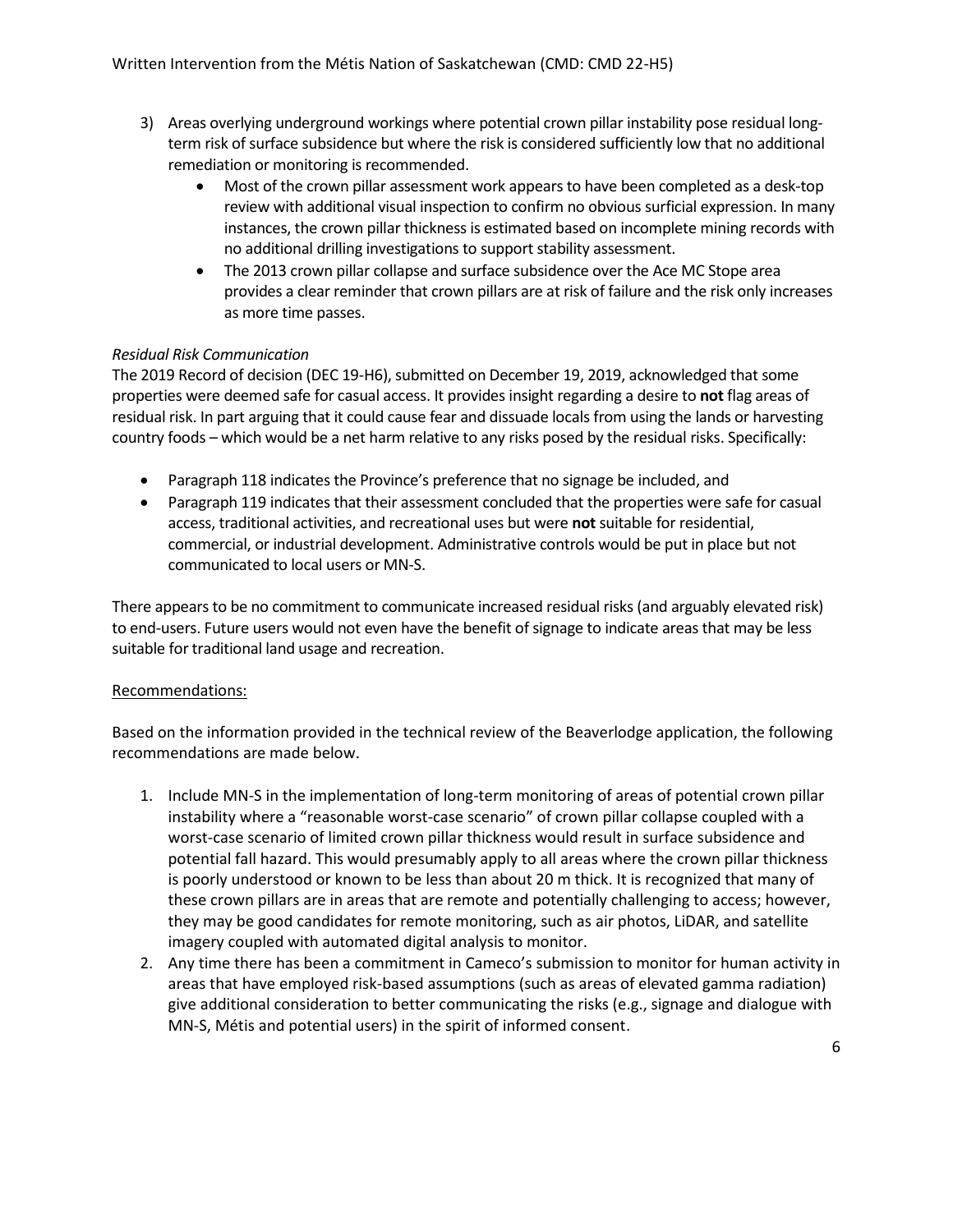- 3. Include MN-S in the monitoring of all hazards with residual risks and a reasonable worst-case scenario that would pose a risk to human health and safety. Monitoring should be in perpetuity and additional consideration should be given to effectively relating risks to potential end-users and providing appropriate signage on site.
- 4. Given site accessibility issues and the expense of supporting "boots on the ground" monitoring, give consideration to developing remote monitoring. For example, surface disturbance could be detected by a combination of LiDAR, air photo, and satellite imagery. Additionally, health of vegetation (and indications of stress) could be monitored using multi-spectral satellite imagery. Include MN-S in remote monitoring.
- 5. Gamma Radiation surveys flagged some "hot spots" that were "risked away" based on land use assumption. No obvious consideration was given to possible bioaccumulation of CoCs in plants and specifically traditional medicinal species. CNSC also indicated "no signage" to flag hot spots. Policy is inconsistent with informed consent. Revise policy in collaboration with MN-S to support informed consent.

# **2. Landscape review**

The landscape review found that there are residual risks and a lack of supporting communication. Recommendations focus on the role MN-S can provide in supporting improvements.

# Technical Review

The purpose of the review from a landscape perspective is to recognize land use by Métis and how the remedial measures are suitable for wildlife, vegetation, fish, and future harvesting use by Métis. The closure plan did not recognize these Métis Land Uses (MLU) as an objective. Iterations of objective setting for the properties continually improved the outcomes, focussing on "safe, secure, and stable/improving" key potential hazards, and in this regard the outcomes meet the technical standards. Reporting lacks a commitment to restore the lands to a condition that is consistent with MLU and harvesting of traditional country foods as a whole, and also the evolving context of recent climate changes and an expanding return to land values and teaching of youth. The reports imply that with recovery, restoration of MLU will occur, however since it is not an objective, this assumption is not being tested and/or monitored.

The review identified seven themes for consideration:

# 1. Data Gaps in Review Materials

The review could have benefited from Métis input reporting preference re "wildlife, vegetation, fish, and future harvesting use by Métis". Reports regarding country foods have been compiled but were not available at the time of this report that could have served as surrogates. A number of reports that could fill this gap are listed in the documents reviewed section. A good baseline vegetation map would also have assisted to characterize the relative importance of peat accumulating wetlands to uplands as input to future monitoring.

# 2. Performance Indicators and assumptions

These indicators were chosen to meet technical requirements, and the "safe, secure, and stable/improving" framework is a good one. However, the indicators and the research that led to them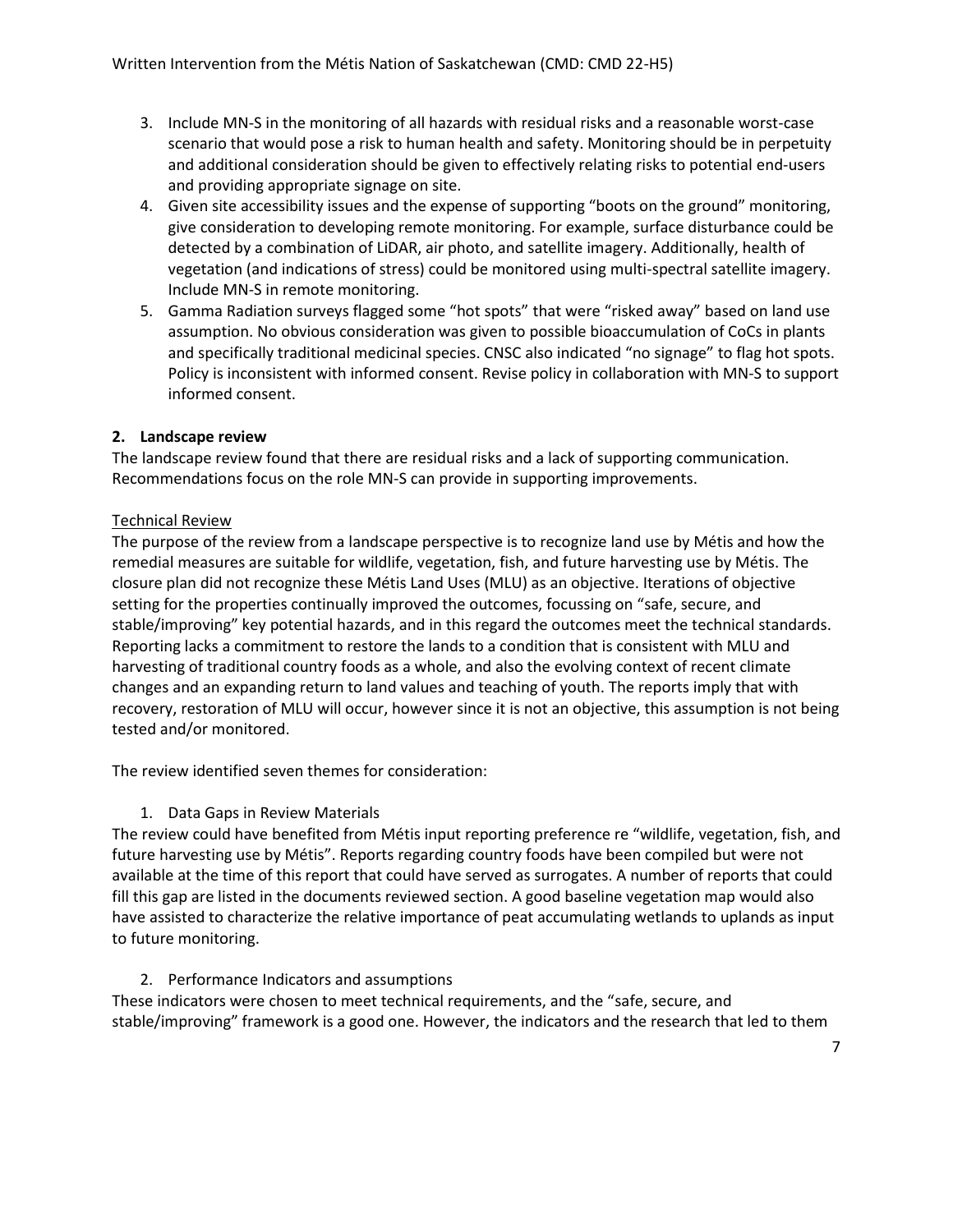were not verified by Métis. They do not include expectations for suitable wildlife, vegetation, fish, and future harvesting but rely on natural regeneration. In and of itself, this is not unreasonable, however, a review of aerial photography shows a marked lack of revegetation on waste rock sites over 40 years. The indicators seem to focus on the secure aspect of stabilization through vegetation, and not on whether vegetation cover needed to be qualified to species of use to the Métis.

The assumptions for water quality performance do not appear to include the potential for climate change and radiation to modify releases of Selenium and the response of vegetation and wildlife. There is no mention of the potential for bioaccumulation or impediments to seed germination, but the risk assessment should have considered these effects. Nevertheless, these factors are not being monitored.

Terrain has presented an impediment to covering of tailings, and a decision was made to leave recovering vegetation in place. It is a reasonable approach that deals with the immobilization of sediments but does not prevent contact with low-level radiation. In terms of ongoing and possibly expanding Métis use, these areas should be mapped (current mapping is ambiguous) and the specific risks to users communicated. There are caveats on the use, and the risks should be more clearly delineated and monitored. Better communication and the opportunity to discuss community tolerance and needs, including the potential for new land-use planning should be provided.

# 3. Institutional/Administrative Controls

No land-use change is an assumption used to avoid dosages over acceptable limits. There does not seem to be a mechanism to ensure communication to future users including Métis. Signage was actually discouraged in the 2019 application as it was thought that it would discourage the use of the area. There needs to be assurance that the assumptions have not changed through time and informed agreement with the uses.

# 4. Communication

There are numerous references to the need for improved engagement with Métis and reporting back to the Commission. It is understood that field events since 2020 have been compromised due to COVID, however, there does not appear to be a formal commitment or mechanism for engagement re: updates, maintenance, monitoring, and reporting back to Métis.

Engagement with respect to use of the land needs to be expanded and criteria re-examined. For instance, Watson Lake and Beaverlodge Lake were assessed as low use, but if the perception of the community is that it is unhealthy, the information ignores the aspirational use by the community and should not be used to discount the importance of monitoring and ongoing evaluation since the risk however low does exist.

# 5. Commitments to Monitoring

They are not focused on the MLU, but rather on narrow indicators used to support technical engineering objectives. In previous documents, the sections on Monitoring and IC Maintenance are either missing or redacted, and do not provide a comprehensive framework that details indicators, performance thresholds, and determination of success. Such detail may be beyond the scope of the remedial project and technically sufficient information has been provided on a property-by-property basis. There is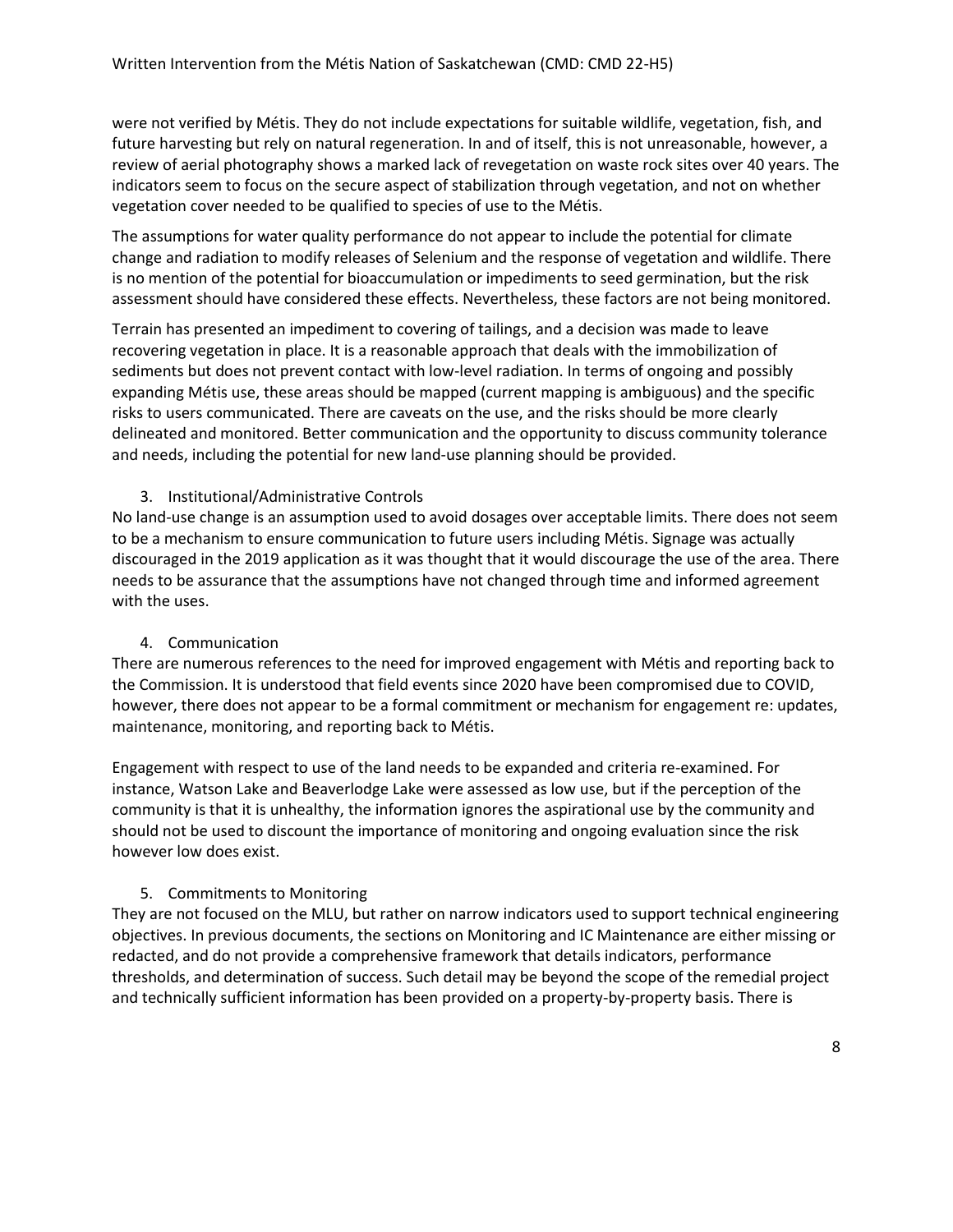potential for remote imaging to assist with evaluation of recovery efforts and vegetation effects due to climate change.

The timeframes suggested should be reconsidered as to whether they would detect change, given the rate of change due to climate effects.

# 6. MS-N Opportunities

The review has identified areas where MS-N should be in control of the studies to improve the connection between remediation of mine sites and restoration of MLU. Métis could provide original research in response to the promise by the Commission for further engagement doubting that the existing land-use study was inclusive. This original research could suggest reclamation planning specifically in the context of MLU, taking a landscape approach to ensure the cumulative effects are considered, including temporal effects.

The development of a Monitoring Framework with indicators and performance measures that reflect MLU is another opportunity for original research and ownership by MS-N.

# *Recommendations*

- 1. Develop a communication strategy to ensure that a formal commitment or mechanism for engagement re: updates, maintenance and monitoring, and reporting back to MN-S occurs. Mapping should be developed specific to MLU to include existing vegetation, the areas of risk, and especially hotspots being monitored and their relationship to one another and land uses.
- 2. Provide a framework for an adaptive monitoring plan and contingency how this will be implemented post-COVID restrictions re "benefits and importance of meaningful and physical interaction with the lands".
- 3. Provide MN-S with control of the MLU assessment to include mapping, description of sensitivities, opportunities, and expected outcomes. This would maintain confidentiality over aspects that community members may be unwilling to share publicly but retain the ability to flag possible conflicts and create a dialogue for resolution.

#### **3. Engagement:**

This section investigates recent engagement activities. This builds on the engagement concerns and recommendations that have already been presented in previous sections.

# Technical Review

MN-S participated in the hearing for the 2019 release of properties. MN-S recommended tours occur to support Métis understanding of the site. The commission agreed with increasing 'boots on the ground' tours where meaningful exchanges with Elders and Cameco could occur. Additionally, MN-S raised the issue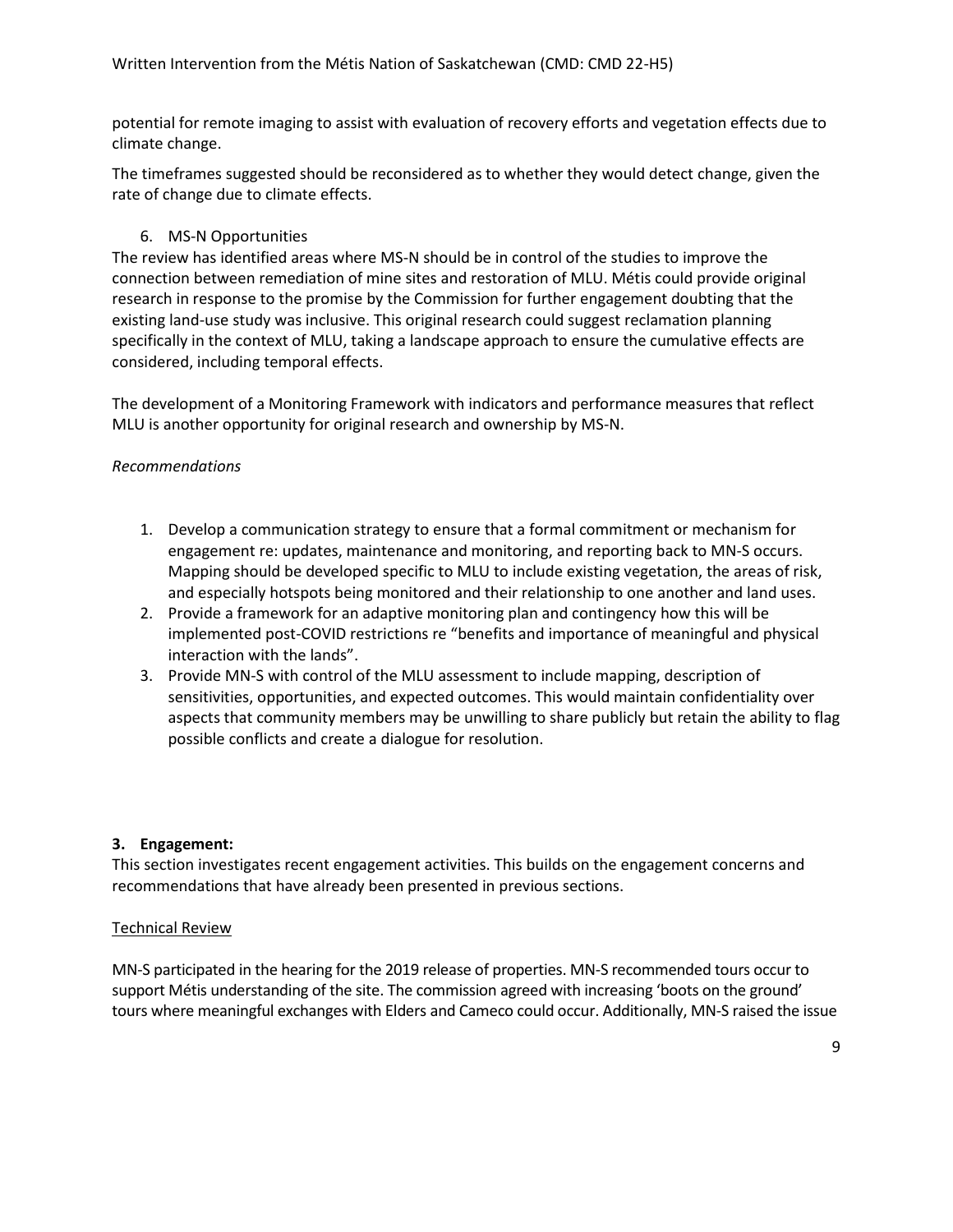of employment for local Indigenous peoples. Cameco provided examples in which they were offering employment to locals in Uranium City. $1$ 

Engagement on the current request for transfer of properties has included engagement with:

- MN-S Local #50 President;
- the Métis people in the vicinity of the decommissioned Beaverlodge properties;
- Stony Rapids Métis Local #80 and #79 President; and,
- $\bullet$  MN-S.<sup>2</sup>

The CNSC specifically identified Métis in Northern region 1 for engagement (i.e., Northern Region 1: Métis Local #50 – Uranium City & Métis Local #80 – Stony Rapids).<sup>3</sup> Cameco indicates that they also directly engaged with the Stony Rapids Métis Local #80 and #79 President.<sup>4</sup>

MN-S was invited to Cameco's annual public meetings in 2020 and 2021. Meetings are also attended by regulators (i.e., CNSC staff, Saskatchewan Ministry of Environment, and Saskatchewan Ministry of Energy & Resources) and include their presentations of the regulatory process for the decommissioned Beaverlodge properties. Environmental risk assessment information was presented in 2020. The focus was on the safety of the area's country foods when water and fish advisories are respected. Information on water quality was also covered. 5

To adapt to pandemic restrictions drone footage has been made available in 2020 and 2021. This also supported viewing difficult to access areas. MN-S Local #50 President was listed as an attendee of a 'boots on the ground' tour of decommission Beaverlodge properties. The in-person tour was limited to locals to consider pandemic safety. 6

The hearing documents support that engagement activities for this licence amendment application have not resulted in concerns being expressed for the 18 properties.<sup>7</sup>

MN-S has been engaging with CNCS on this licence amendment application. During a meeting with MN-S and Cameco to discuss the current property transfer the value of gathering input from Elders on the land, vegetation, and wildlife was highlighted. Evaluation of the land from a Métis perspective would be supported by the inclusion of Métis within monitoring programs.

<sup>&</sup>lt;sup>1</sup> The December 19th 2019, Commission Record of Decision Document - Request for Release of 20 Beaverlodge Properties from Requiring Licensing under the Nuclear Safety and Control Act

<sup>2</sup> The December 8th, 2021 Commission Hearing Document – Written submission from Cameco Corporation

<sup>3</sup> The December 3rd, 2021 Commission Hearing Document – Request for release of 18 Beaverlodge properties from requiring licensing under the Nuclear Safety and Control Act

<sup>4</sup> The December 8th, 2021 Commission Hearing Document – Written submission from Cameco Corporation

<sup>5</sup> The December 8th, 2021 Commission Hearing Document – Written submission from Cameco Corporation

<sup>6</sup> The December 8th, 2021 Commission Hearing Document – Written submission from Cameco Corporation

 $7$  The December 8th, 2021 Commission Hearing Document – Written submission from Cameco Corporation, The December 3rd, 2021 Commission Hearing Document – Request for release of 18 Beaverlodge properties from requiring licensing under the Nuclear Safety and Control Act